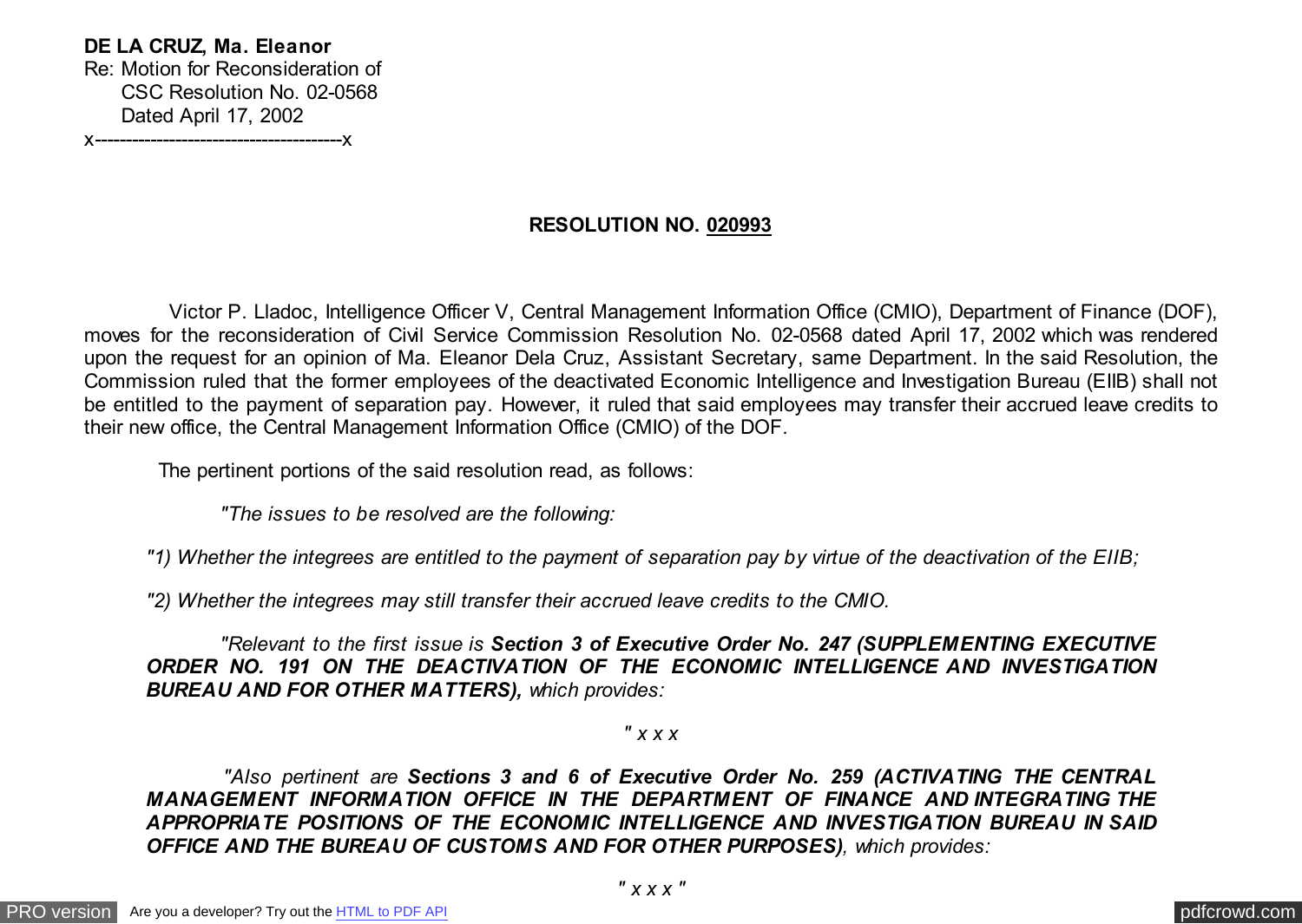*"However, Section 9 of Republic Act No. 6656 (AN ACT TO PROTECT THE SECURITY OF TENURE* OF CIVIL SERVICE OFFICERS AND EMPLOYEES IN THE IMPLEMENTATION OF GOVERNMENT *REORGANIZATION) provides, as follows:*

*" x x x*

 *"From the foregoing, former employees of the deactivated EIIB may be entitled to the payment of separation pay if they were separated from the service by virtue of such deactivation. Further, R.A. 6656 is explicit that only those officers and employees who have been separated pursuant to reorganization shall be entitled to separation pay.*

 *"In the present case, it is ineluctable that the former employees of the EIIB were reemployed after a month at the CMIO hence, they cannot be considered separated employees. Their case could be considered as similar to that of a teacher and so the use of the word "integrated". It must be mentioned that reemployment is the reappointment of a person who has been previously appointed to a position in the career service under permanent status but was separated therefrom as a result of reduction in force, reorganization, retirement, voluntary resignation or of any non-disciplinary actions such as dropping from the rolls.<sup>1</sup> Therefore, the employees who were integrated at the CMIO are not entitled to any separation pay because they were not separated but integrated or absorbed by the Department of Finance.*

 *"Notably, Executive Order No. 247 does not mention the payment of separation pay but rather for "EIIB personnel qualified for retirement to elect optional retirement as they may deem proper.*

 *"On the other hand, the Commission has already passed upon the issue of whether the subject employees may transfer their leave credits to their new office (CMIO) despite the fact that they have incurred a gap in their service of more than one (1) month.*

 *"Thus in the case of OSORIO, Nieves L., 2 the Commission ruled in the following manner:*

*" x x x "*

 *"WHEREFORE, the Commission hereby rules that the former employees of the deactivated EIIB shall not be entitled to the payment of separation pay. However, they may transfer their accrued leave credits to their new office, the Central Management Information Office (CMIO) of the Department of Finance (DOF)."*

The motion for reconsideration of Lladoc reads, in part, as follows:

[PRO version](http://pdfcrowd.com/customize/) Are you a developer? Try out th[e HTML to PDF API](http://pdfcrowd.com/html-to-pdf-api/?ref=pdf) process and the example of the HTML to PDF API [pdfcrowd.com](http://pdfcrowd.com)  *"CMIO 'integrees were not automatically integrated or absorbed by the Department of Finance upon their*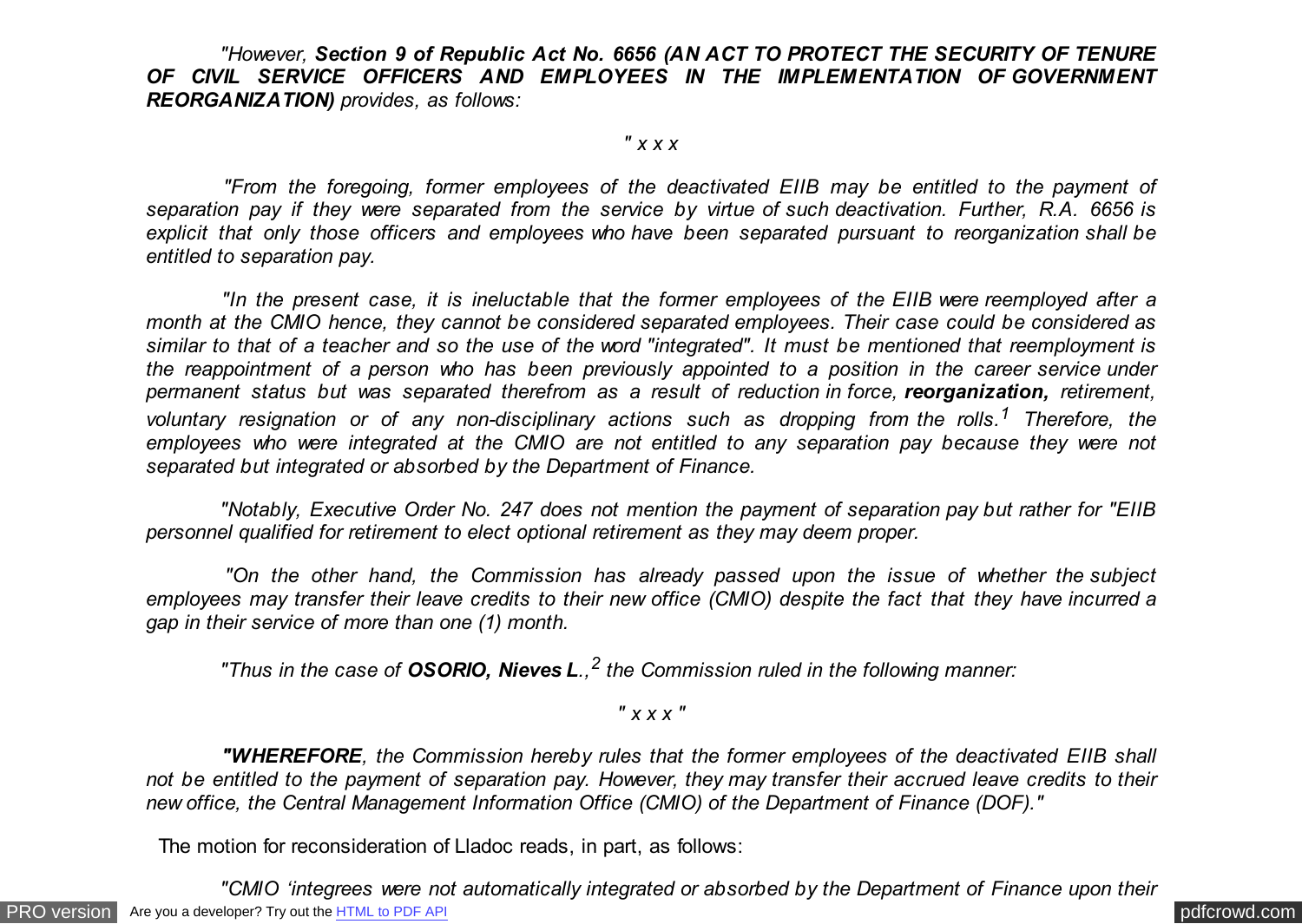#### *separation.*

 *"The Commission was misled into believing that upon separation of the former EIIB employees, they were automatically absorbed or integrated to the Department of Finance-CMIO. While it is true that there was an integration of appropriate positions from the EIIB to the DOF . . . the same was not automatic to the incumbents. In fact, there is no incumbent to speak about because all EIIB positions were deactivated and abolished, and all incumbents separated and dismissed from the service.*

 *"Records will readily showed (sic) that about sixty (60) new positions created under the CMIO were being contested by about three hundred and fifty (350) applicants through series of qualifying and competitive examinations including a battery of panel interviews. Applicants were made to submit new clearances and appropriate certifications. Failure to do the same will automatically disqualify you from the race. Former EIIB employees were discriminately being deliberated upon before qualifying to the proposed CMIO position. In fact, some of them were not given a comparable position form their previous EIIB position, if at least we will view it as a reorganization scheme . . .*

 *"Had the Department of Finance automatically absorbed or integrated former EIIB personnel to the CMIO without the qualifying requirements, the same could have spell the difference . . . Being re-employed to the DOF . . . after being separated is but a logical thing to do (sic) . . . By law and jurisprudence, separation is plainly view (sic) as a cessation and severance from the service irrespective of their causes, nature and circumstances. In fact, RA 6656 does not distinguished nor qualify the recipients for (sic) separation benefits, and or whether after re-employment, one does not qualify for such benefit . . . Neither it can (sic) be inferred or construed that being re-employed will disqualify one from receiving the separation benefits.*

# *" x x x*

 *"In the light of the foregoing, movant most respectfully prayed (sic) before this Honorable Commission that Resolution No. 02-0568 dated, April 17, 2002 be reconsidered and set aside, and a new one be issued granting separation benefits under RA 6656 to former EIIB employees now employed at the CMIO-Department of Finance."*

Records show that in Executive Order No. 191<sup>3</sup> dated January 7, 2000, then President Joseph E. Estrada ordered the deactivation of the Economic Intelligence and Investigation Bureau (EIIB) of the Department of Finance (DOF)<sup>4</sup> and the transfer of its functions to the Bureau of Customs (BOC) and the National Bureau of Investigation (NBI).<sup>5</sup> Moreover, he instructed the DOF Secretary to review the need of the personnel of the EIIB for eventual termination or integration to the department proper or other agencies of Government.<sup>6</sup>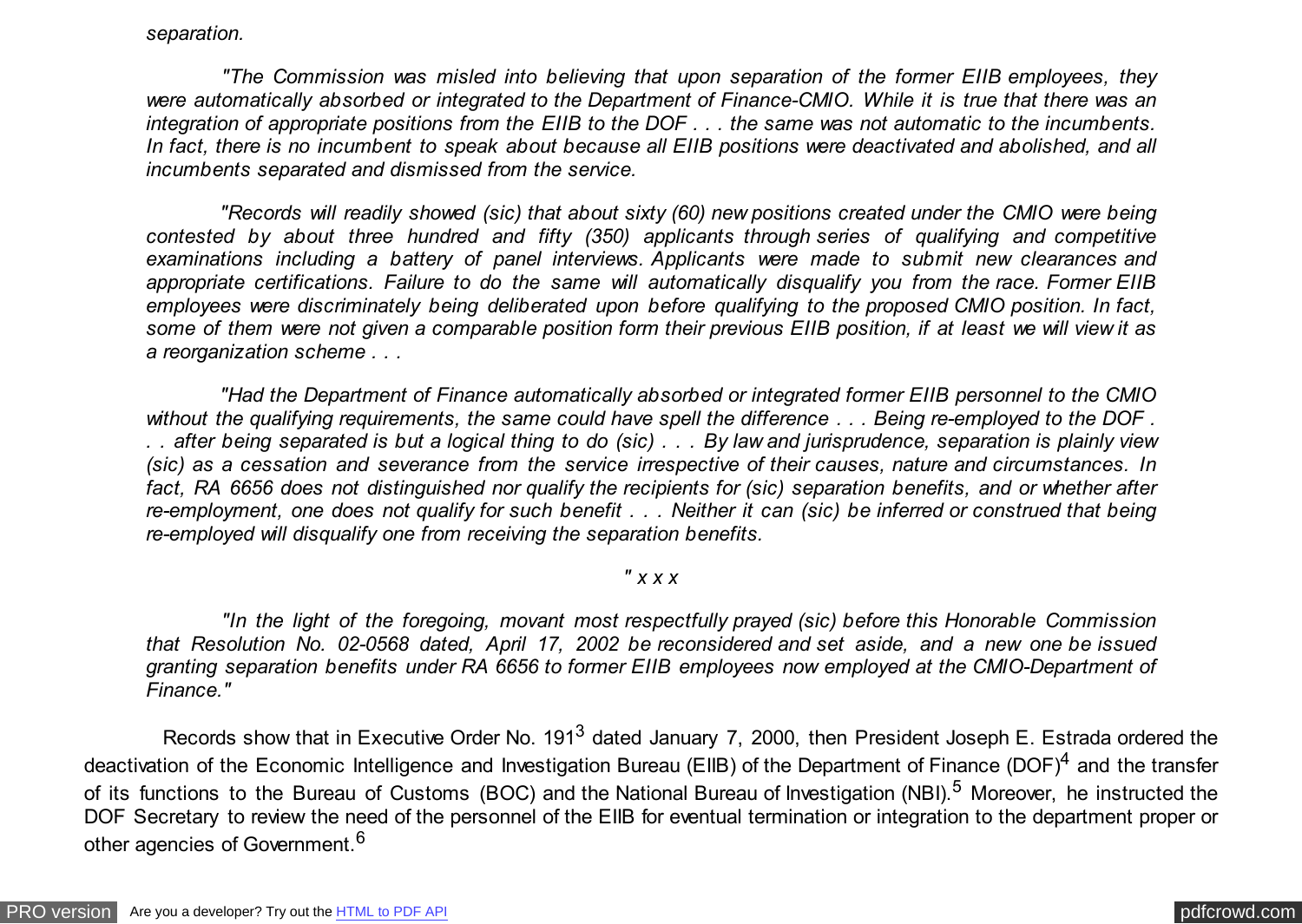Subsequently, in Executive Order No. 223,<sup>7</sup> dated March 29, 2000 former President Estrada instructed that the EIIB personnel shall be given priority in hiring for existing vacant positions in other government agencies<sup>8</sup> and that all benefits, including payment of accrued leave credits, that may lawfully be given to the said personnel by virtue of their transfer, retirement or separation from the service shall be paid within one month from the filing of the necessary clearances and other pertinent documents.<sup>9</sup>

On June 9, 2000, Executive Order No. 259<sup>10</sup> dated June 29, 2000 was issued which activated the Central Management Information Office (CMIO) of the DOF. The CMIO integrated the appropriate positions from the former EIIB, as proposed by the DOF and reviewed by the Department of Budget and Management (DBM), considering the actual staffing requirements of the unit. It also directed the integration of other EIIB positions to other organizational units of the DOF, primarily in the BOC.<sup>11</sup> Lastly, it directed the transfer of all EIIB Assets and Liabilities to the CMIO.

 The Buklod ng Kawaning EIIB, represented by their officers Cesar Posada *et al.,* questioned the constitutionality of the said executive orders before the Supreme Court. However, in a Decision<sup>12</sup> dated July 10, 2001, the Supreme Court denied their petition.

 In view of the foregoing, some former EIIB employees were integrated and transferred to the other offices of the DOF (e.g. CMIO or BOC). In a letter dated February 26, 2001, DOF Asst. Secretary De La Cruz requested the Commission to render an opinion/ruling on behalf of the twenty-seven (27) employees of the deactivated Economic Intelligence and Investigation Bureau (EIIB) who were subsequently integrated to the Central Management Information Office (CMIO), Department of Finance (DOF) on whether the said employees are entitled to the payment of separation pay.

 In Civil Service Commission Resolution No. 02-0568 dated April 17,2002, the Commission ruled that the former employees of the deactivated EIIB shall not be entitled to the payment of separation pay. However, they may transfer their accrued leave credits to their new office, the CMIO of the DOF.

Hence, this motion for reconsideration.

 The motion of Lladoc must be denied outright pursuant to **Section 40, Rule III of the Uniform Rules on Administrative Cases in the Civil Service,<sup>13</sup>** which provides:

 *"Section 40. Grounds for Motion for Reconsideration. – The motion for reconsideration shall be based on any of the following:*

*"a. New evidence has been discovered which materially affects the decision rendered, or*

*"b. The decision is not supported by the evidence on record, or*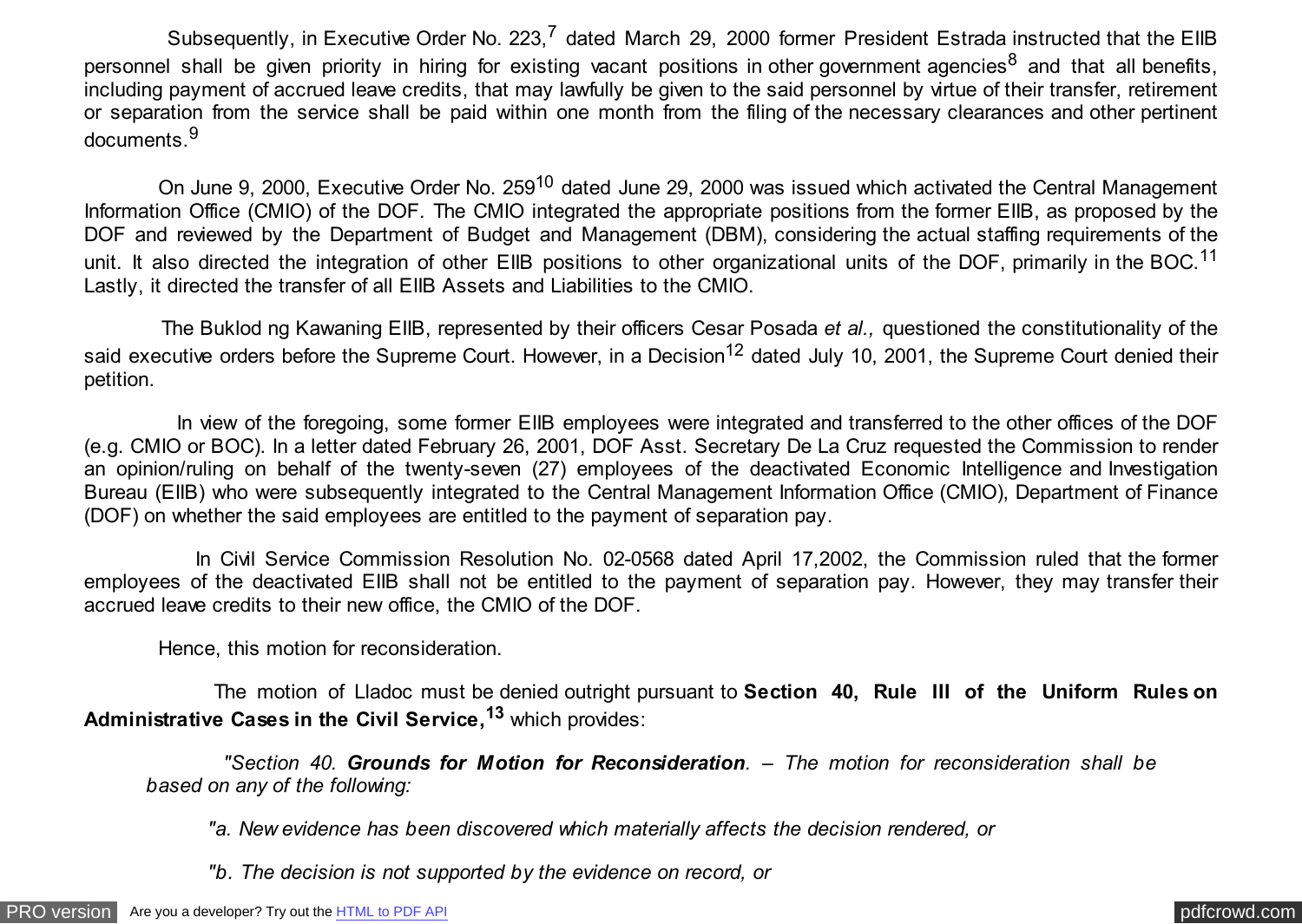*"c. Errors of law or irregularities have been committed prejudicial to the interest of movant."*

 Movant Lladoc has neither presented new evidence nor raised any valid argument to warrant the reversal or modification of CSC Resolution No. 02-0568 dated April 17, 2002. The arguments raised in the present motion are practically the same and were already judiciously passed upon and resolved by the Commission in the resolution sought to be reconsidered.

 To reiterate, former employees of the deactivated EIIB may be entitled to the payment of separation pay if they were separated from the service by virtue of such deactivation. R.A. No. 6656 (An Act to Protect the Security of Tenure of Civil Service Officers and Employees in the Implementation of Government Reorganization) is explicit that only those officers and employees who have been separated pursuant to a reorganization shall be entitled to separation pay.

 In the present case, it is ineluctable that the former employees of the EIIB (including movant Lladoc) were reemployed at the CMIO hence, they cannot be considered separated employees to entitle them to payment of separation pay.

 Movant further complains that the selection and placement of personnel undertaken by the DOF Management was too tedious for the applicants. The Commission finds no merit in the complaint. It must be mentioned that Sections 5, 6 and 7 of the Rules on Government Reorganization specifically provide the procedures to be undertaken by the agency concerned in the selection and placement of personnel, to wit:

 *"Sec. 5. Officers and employees holding permanent appointments shall be given preference for appointment in other agencies if they meet the qualification requirements of the position therein.*

 *"Sec. 6. In order that the best qualified and most deserving persons shall be appointed in any reorganization, there shall be created a Placement Committee in each department or agency to assist the appointing authority in the judicious selection and placement of personnel. The Committee shall consist of two (2) members appointed by the head of the department or agency, a representative of the appointing authority, and two (2 members duly elected by the employees holding positions in the first and second levels of the career service: Provided, That if there is a registered employee association with a majority of the employees as members, that employee association shall also have a representative in the Committee: Provided, further, That immediately upon approval of the staffing pattern of the department or agency concerned, such staffing pattern shall be made known to all officers and employees of the agency who shall be invited to apply for any of the positions authorized therein. Said application shall be considered by the Committee in the placement and selection of personnel.*

 *"7. A list of the personnel appointed to the authorized positions in the approved staffing pattern shall be made known to all the officers and employees of the department or agency. Any of such officers and employees aggrieved by the appointments made may file an appeal with the appointing authority who shall make a decision within thirty days from the filing thereof."*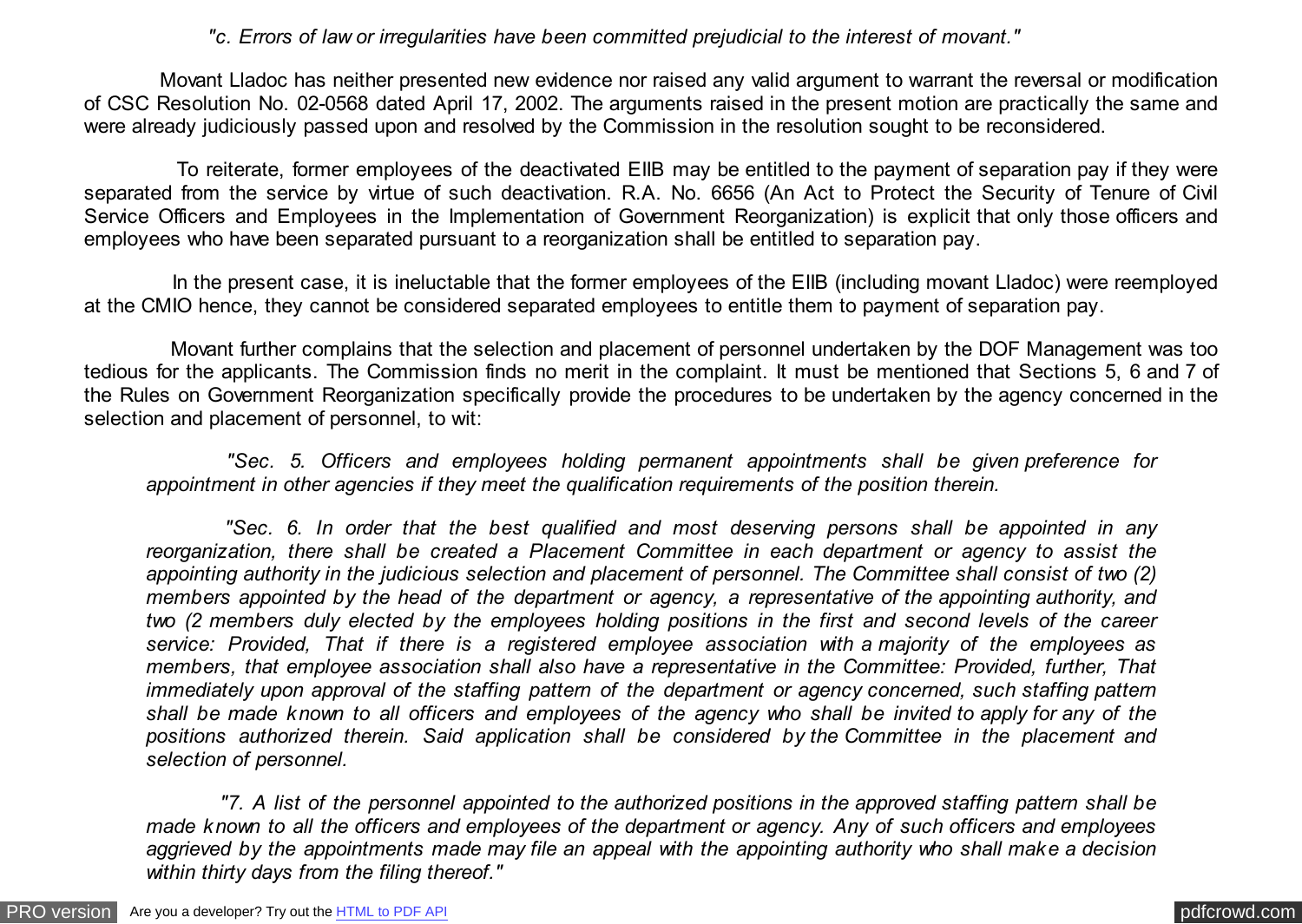In the present case, there is no evidence that the DOF Management violated the rules mentioned rather the Department strictly observed the same.

 To this end, movant's assertion that the Commission was misled into believing that the concerned employees were automatically absorbed in the DOF deserves scant consideration. The Commission has appropriately determined that the provisions of RA No. 6656 and the Rules on Government Reorganization shall govern the reemployment of the EIIB employees who were not separated from the service. Needless to say, Section 5, 6 and 7 of the Act prescribe the reappointment procedure.

 **WHEREFORE,** the motion for reconsideration of Victor P. Lladoc is hereby **DENIED**. Accordingly, Civil Service Commission Resolution No. 02-0568 dated April 17, 2002. ruling that EIIB employees who were integrated to the CMIO are not entitled to separation pay, stands.

Quezon City, JUL 29 2002

### (Signed) **KARINA CONSTANTINO-DAVID** Chairman

(Signed) **JOSE F. ERESTAIN, JR.** Commissioner

(Signed) **J. WALDEMAR V. VALMORES** Commissioner

Attested by:

(Signed) **ARIEL G. RONQUILLO** Director III